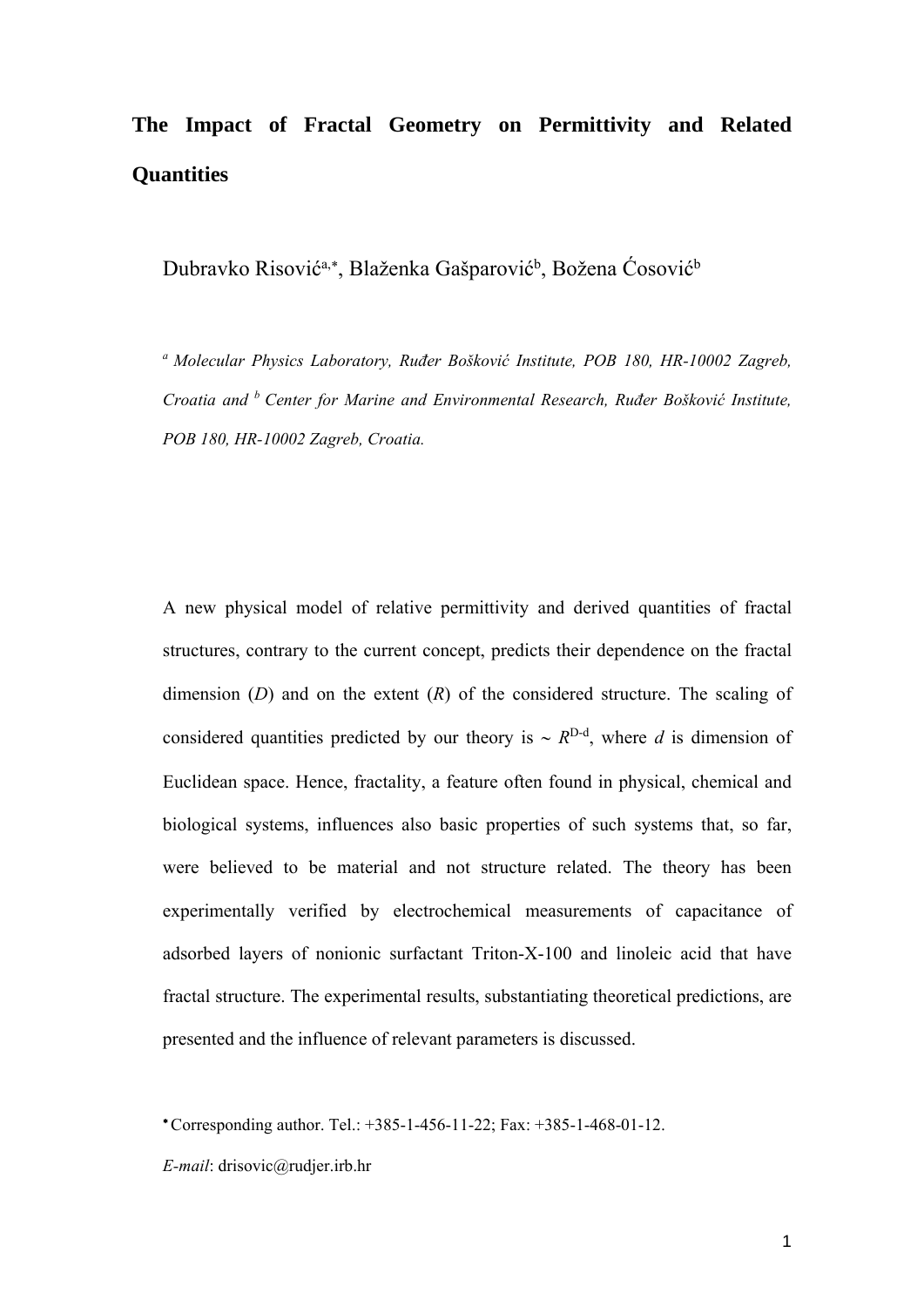### **Introduction**

The dielectric features of material, relative permittivity, susceptibility, polarizibility and related properties such as capacitance play a significant role in various chemical, physical and biological systems, and on scales ranging from microscopic to macroscopic. Among other things capacitance is link to the knowledge of the fluctuations of several physical quantities, e.g. voltage and electromagnetic field fluctuations,<sup>1-6</sup> dipole moment,<sup>5-7</sup> pH and charge,<sup>8</sup> and also to polarizibility and dielectric dispersion of colloidal and polyelectrolite systems<sup>5-7</sup>. Hence, it is crucial for understanding of biological systems that include ionic channels and cell membranes.<sup>9-11</sup> but also other systems such as adsorbed and spread films<sup>12-14</sup>. On the other hand it has been shown that many of these systems are fractal structures or exhibit fractal behavior,<sup>15</sup> and can be described with effective fractal dimension *D*. Therefore it was worthwhile to examine the possible influence of fractal geometry on fundamental and derived electric properties. In that context we examine the relative permittivity and specific capacitance of fractal structures and their dependence on geometrical features. The notion of these quantities in classical (non-fractal) system implies that they are constant and characteristics of the material of the considered system be it physical, chemical or biological.

Starting from considerations of fundamental material properties we have developed a general theoretical model that predicts dependence of relative permittivity and consequently  $C_s$  of fractal structures (e.g. adsorbed layer, molecular or particle aggregates, porous material etc.) on structure size and fractal dimension. These theoretical predictions have been experimentally verified by electrochemical measurements of capacitance of adsorbed layers possessing fractal structure, in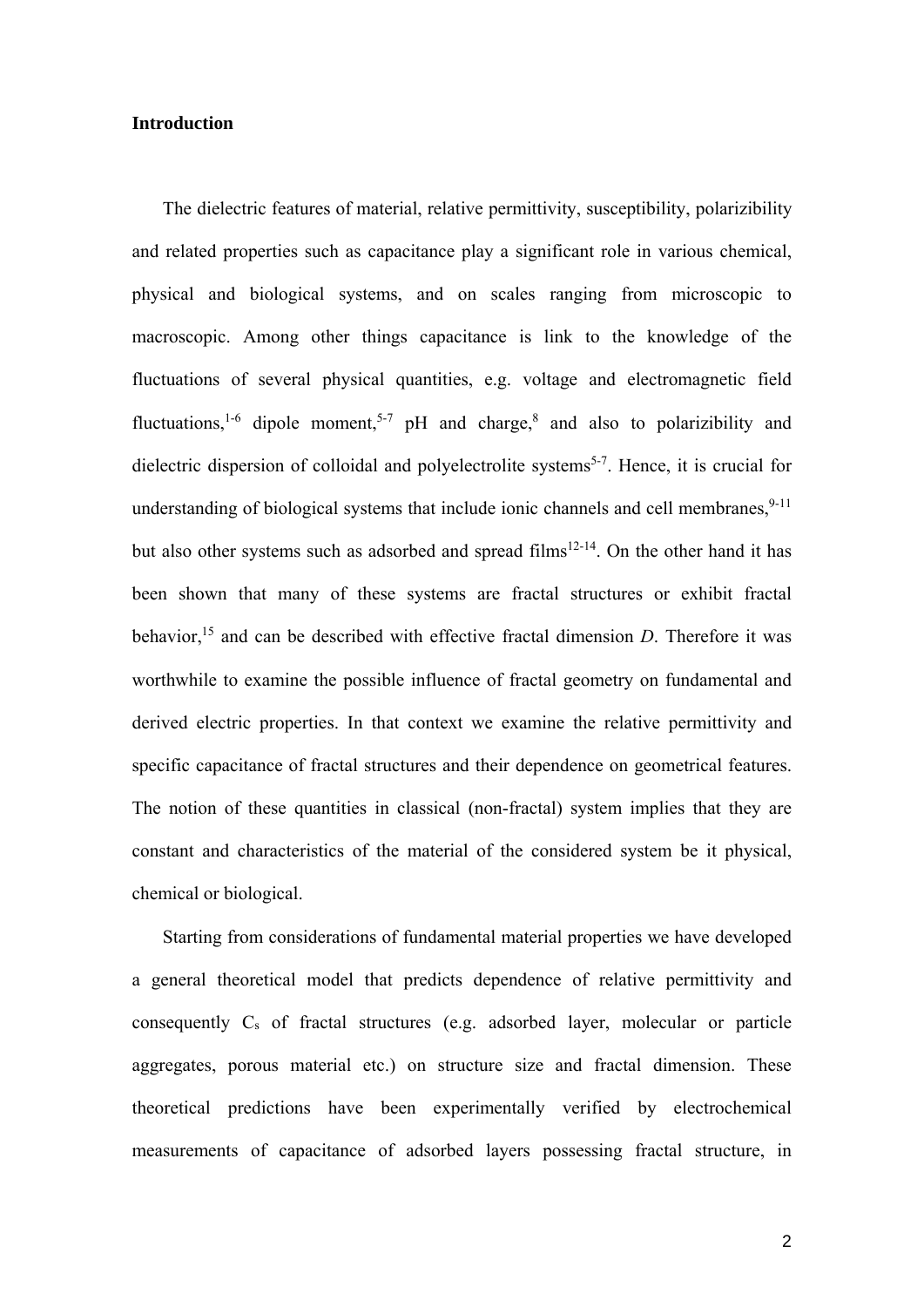conjunction with recently introduced method for determination of fractal dimension of such layers<sup>16</sup>. This specific testbed was chosen because structural and dynamic properties of adsorbed molecular films are of both fundamental and applied interest in diverse areas. These systems were studied with various techniques, as optical,  $17-20$ electrochemical,<sup>21, 22</sup> atomic force microscopy,<sup>23, 24</sup> etc. Although, most of the adsorption studies deal with the fractality of the surface<sup>25-28</sup> there is also evidence of a fractality of the adsorbed layer itself.<sup>16, 29, 30</sup>

The approach used in study of fractal structures is based on the possibility to describe quantitatively complex objects that are statistically scale-invariant, physical realizations of mathematical fractals that appear the same on all length scales. This property manifests itself as a power-law-scaling ratio that characterizes one or more features of an object or a process carried out near or at the object:

$$
Feature \sim scale^{\Delta} \tag{1}
$$

Here "feature" should be considered in the broadest sense (e.g. surface area, scattered light intensity, the rate of reaction etc.) and the "scale" could be particle size, pore diameter, scattering vector, cross-sectional area of an adsorbate or layer thickness. The exponent  $\Delta$  is a parameter, which indicates how sensitive the considered feature is to changes in the applied scale. This non-integer exponent  $\Delta$  has the meaning of  $dimension$ , which Mandelbrot<sup>15</sup> termed "fractal". Extension of this concept, coming from the recognition that effective geometries of various structures and processes can be described in terms of fractal geometry, results in an effective fractal dimension  $D_{\text{feature}}$ or simply *D*.

The geometrical properties of material may play significant role in a various processes and reflect themselves on macroscopic level properties. On the other hand, various processes especially self-organizational processes may result in a fractal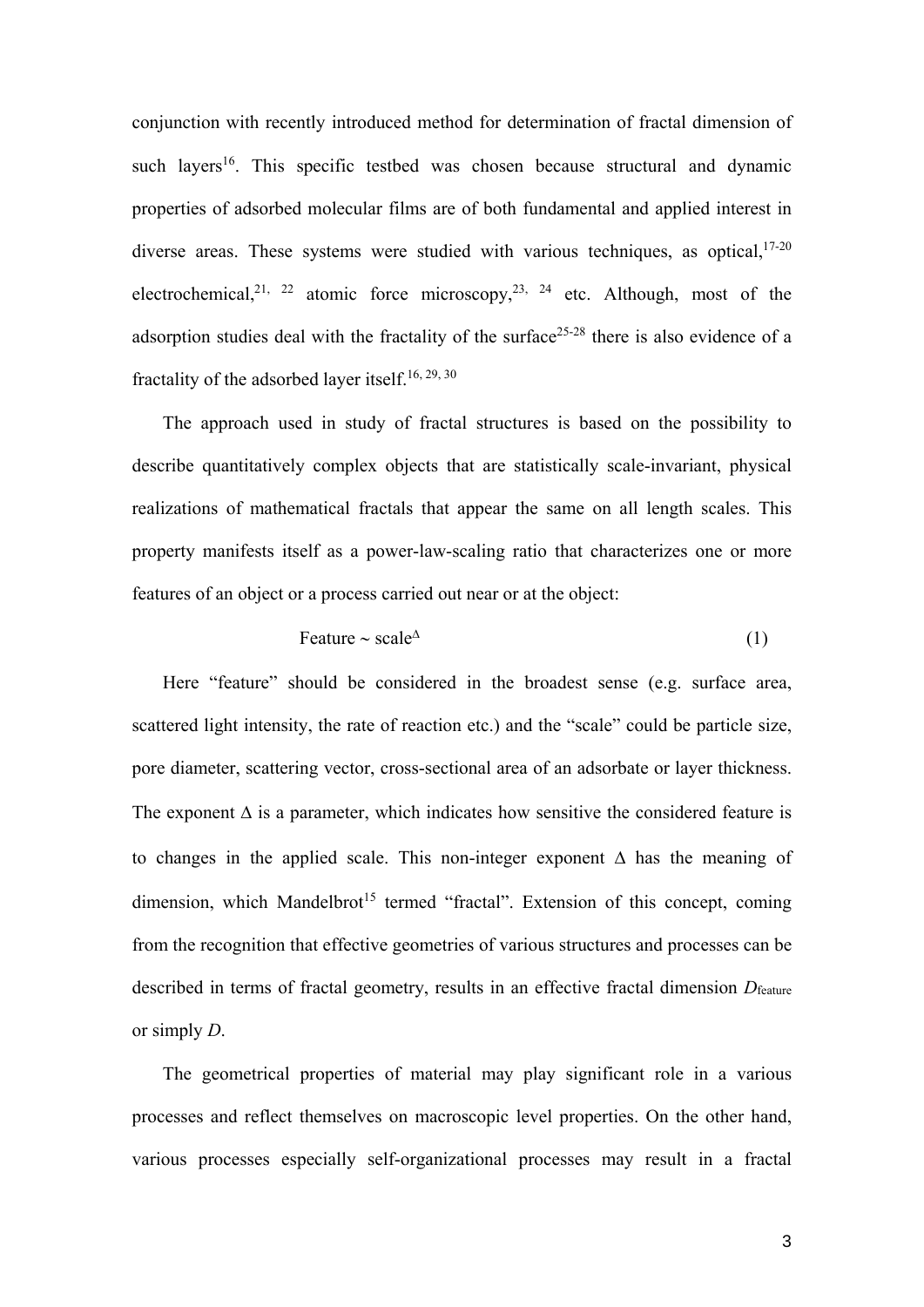structures with unusual features on micro- and macroscopic level. Hence, we had assumed that geometrical features, such as fractality, should reflect itself also in basic material properties, such as dielectric properties.

# **Theory**

In order to develop relation between basic dielectric properties and fractal geometry we proceed by examining the basic molecular properties of such structures.

In a dielectric medium the displacement vector,  $\vec{D}$ , is given by

$$
\vec{D} = \varepsilon_0 \vec{E} + \vec{P}
$$
 (2)

where  $\vec{E}$  is electric field,  $\vec{P}$  is polarization (electric dipole moment per unit volume), and  $\varepsilon_0$  is permittivity of free space ( $\varepsilon_0$  = 8.854 10<sup>-12</sup> F/m).

On a macroscopic level the polarization is defined by:

$$
\vec{P} = \chi \varepsilon_0 \vec{E}_e \tag{3}
$$

where  $E_e$  is the external field,  $\chi$  is the electric susceptibility, a dimensionless scalar.

In a dense media with closely packed molecules the polarization of neighboring molecules give rise to an internal microscopic field, *Em*, at any given molecule in addition to the average macroscopic field. Hence, microscopically:

$$
\vec{P} = N\alpha \vec{E}_m \tag{4}
$$

where  $\alpha$  is polarizibility and  $N$  is molecular density (number of molecules per unit volume).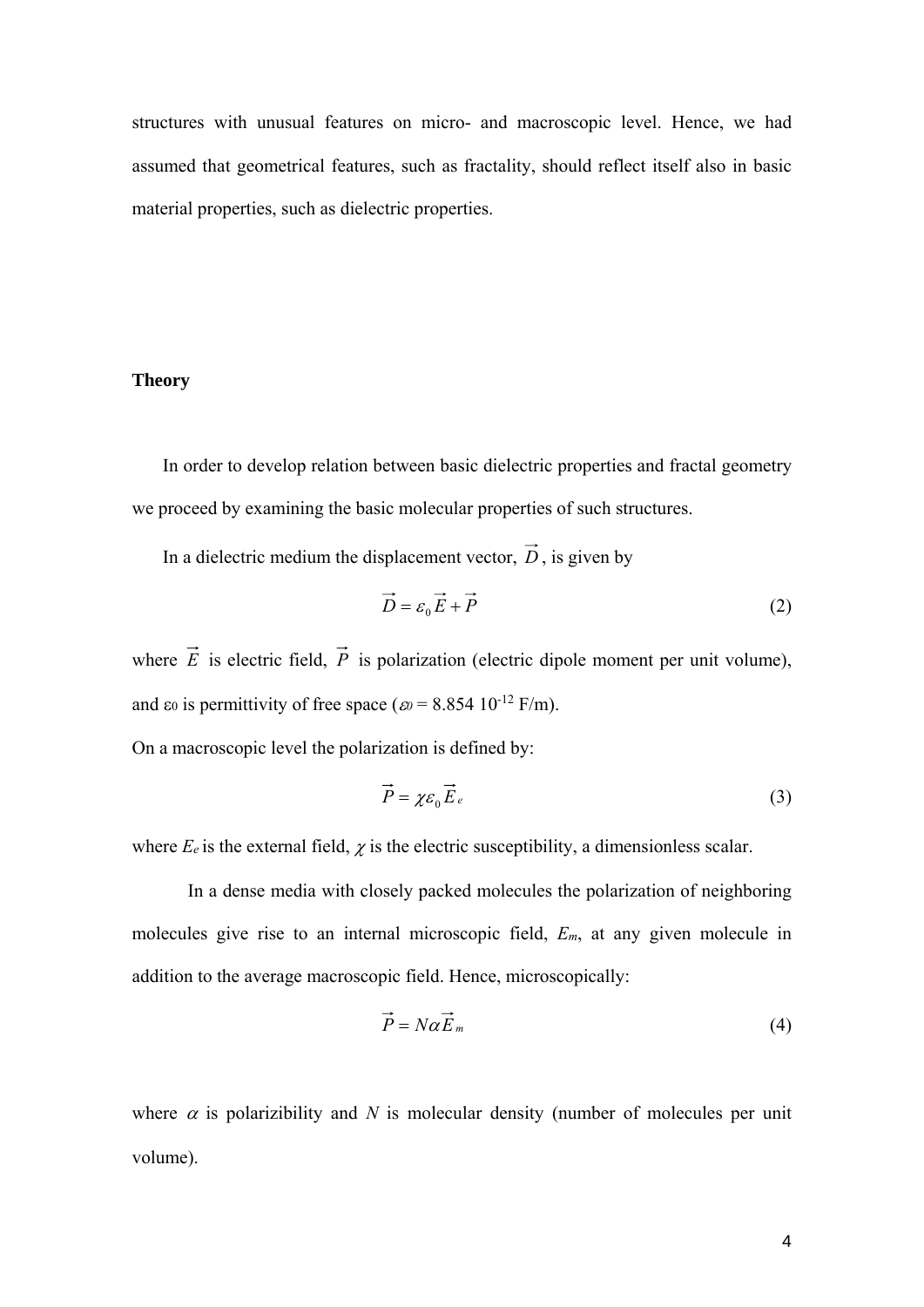Connection with the macroscopic field is given by: $31$ 

$$
\vec{P} = \frac{N\alpha/\varepsilon_0}{1 - \frac{N\alpha/\varepsilon_0}{3}} \varepsilon_0 \vec{E}_e
$$
 (5)

wherefrom we get:

$$
P = \frac{N\alpha E_e}{1 - \frac{N\alpha}{3\varepsilon_0}}
$$
 (5a)

The relative permittivity (dielectric constant), $\kappa$ , is given by:

$$
\kappa = 1 + \frac{P}{\varepsilon_0 E_e} \tag{6}
$$

Introduction of Eq. 5a into Eq. 6 gives:

$$
\kappa = 1 + \frac{N\alpha}{\varepsilon_0} \left( 1 - \frac{N\alpha}{3\varepsilon_0} \right)^{-1} \tag{7}
$$

If we use the expansion:

$$
\left(1 - \frac{N\alpha}{3\varepsilon_0}\right)^{-1} = 1 + \frac{N\alpha}{3\varepsilon_0} + \left(\frac{N\alpha}{3\varepsilon_0}\right)^2 + \dots
$$

and retain only linear term one gets:

$$
\kappa \approx 1 + \frac{N\alpha}{\varepsilon_0} \tag{8}
$$

This relation is generally valid (in a week polarisability approximation) and does not imply any structural effects.

Now, if we consider a fractal structure made from molecules, particles, etc. (either in three or two dimensions) then, the number of particles, *n*, within any space of size *R* is  $n(R) \sim R^D$ , where *D* is the fractal dimension. The average density of particles (number of particles per unit surface or volume) is given by:

$$
N \propto \mathbf{n}(R)/R^d \tag{9}
$$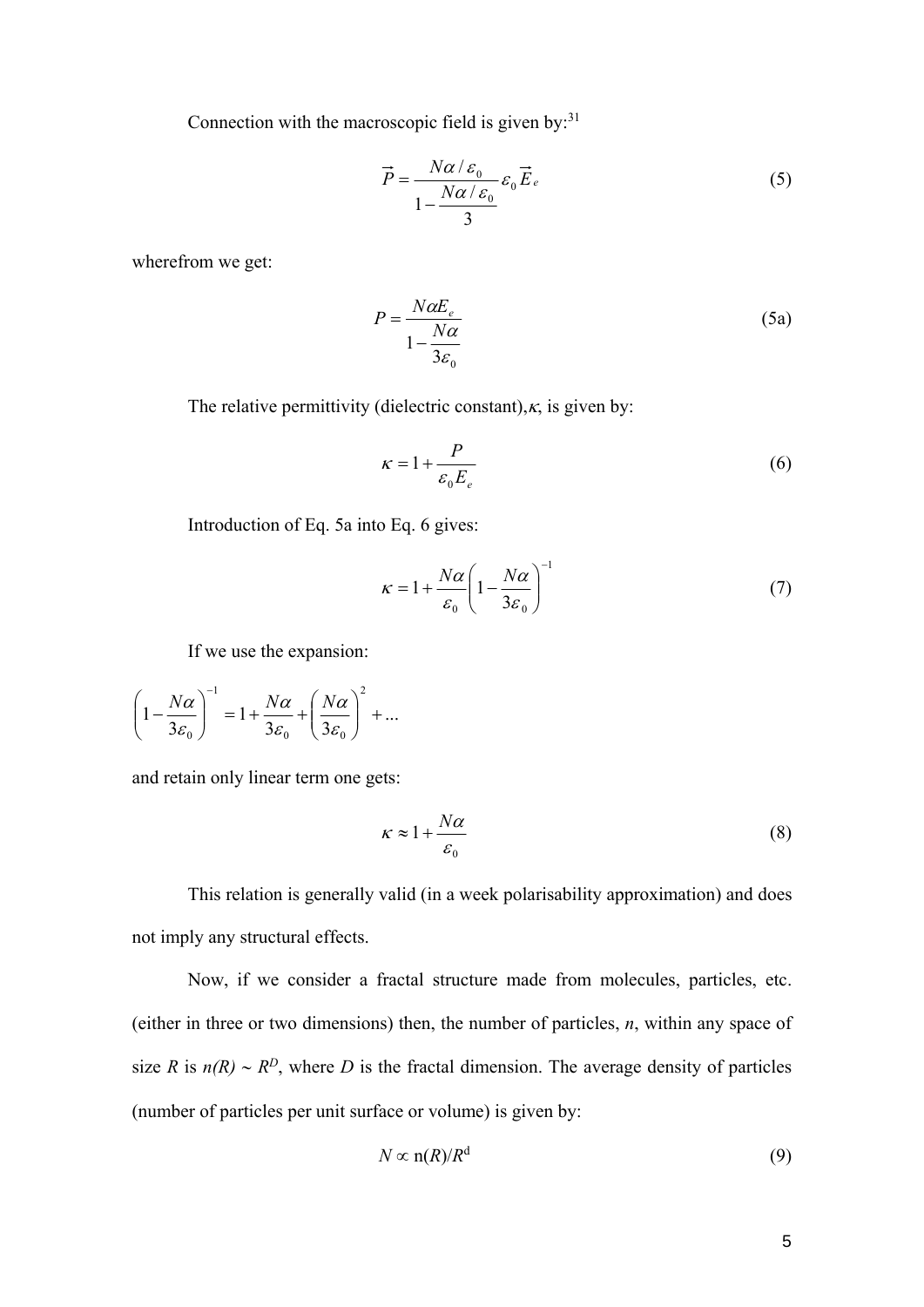where *d* is the dimension of a space containing considered fractal structure.

Hence, for a fractal structure of size, *R,* the density, *N*, varies as:

$$
N \propto R^{\text{D-d}} \tag{10}
$$

For  $D = d$  we obtain the familiar result that the average density is independent of considered size.

Now, using Eq. 8 and 10, the dielectric constant of the fractal structure is given by:

$$
\kappa - 1 \propto R^{D-d} \tag{11}
$$

where, the proportionality constant includes also the term  $\alpha \epsilon_0$ . This relation clearly shows that the relative permittivity is not only a characteristic of the material but for fractal structures also depends on extent and *D* of the considered structure. Consequently, for a fractal structure all physical quantities related to the relative permittivity, such as polarization and specific capacity, shall exhibit similar scaling.

To verify this theoretical prediction we now apply this theory to an electrochemical system. We shall consider the capacitance of adsorbed layers that exhibit fractal properties. Such systems are usually modeled by parallel plate capacitor. Consider a capacitor that between its plates contains a material characterized by  $\kappa$ . Its capacitance, *C*, is enhanced in regard to the capacitor without the material (vacuum) whose capacitance is *C0*:

$$
C = C_0 \kappa \tag{12}
$$

Similar relation holds for the specific capacitance (capacitance per unit area)

$$
C_s = C_{0s} \kappa \tag{13}
$$

If we consider the *Cs* of a fractal structure (e.g. fractal layer adsorbed on an electrode surface or a capacitance of a fractal membrane), using Eq. (11) and including the appropriate proportionality constant, one obtains: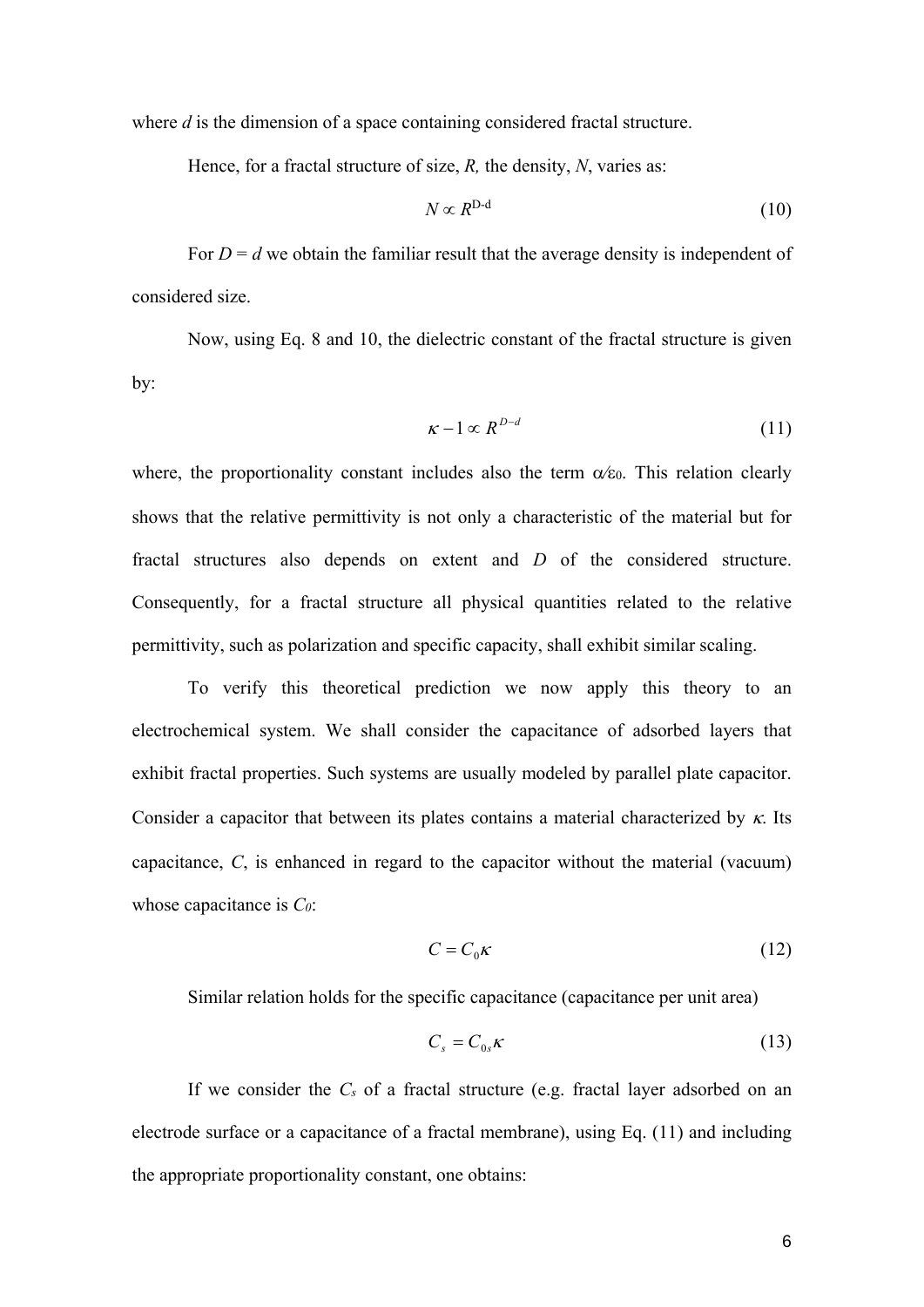$$
C_s = C_{0s} + KR^{D-d} \tag{14}
$$

where 0  $\begin{smallmatrix} 0s & \ & \mathcal{E} \end{smallmatrix}$  $K = kC_0 \frac{\alpha}{\epsilon}$ , and *k* denotes the proportionality constant in Eq. 10. Insight into

the physical meaning of proportionality constant *K* can be attained through dimensional analysis of Eq. 14. For  $d = 2$  it follows:  $[C_s] = [C_{0s}] + [K]L^{D-2}$ . The dimension of a quantity is denoted by square bracket. Hence, the dimension of  $[K]L^{D-2}$  should be equal to the dimension of the capacitance, or:  $M^{-1}L^{-2}t^2q^2L^{-2} = [K]L^{D-2}$ , where *M*, *L*, *t*, *q* are dimensions of mass, length, time and charge, respectively. Therefore  $[K] = [C]L^{-D}$  with  $[C] = M^{-1}L^{-2}t^2q^2$  (dimension of capacitance). Hence, *K* has a dimension of capacitance per unit fractal space ("area") of dimension *D,* and could be called "the specific fractal capacitance".

Hence, for  $D = d$  the specific capacitance of the considered system shall be constant and independent on size. This result complies with the classical notion and definition of specific capacitance. However, for a fractal structure with  $D \neq d$  the capacitance per unit surface area,  $C_s$ , is size dependent and scales as  $R^{D-d}$ .

Now we apply this theory to an electrode/electrolyte interface with adsorbed layer on the hanging mercury drop electrode (HMDE). The considered system is spherical, hence, in the exact treatment the relation for the capacitance of a spherical capacitor should be applied. However, due to different scales of involved dimensions (radii of mercury drop and thickness of the Helmholtz layers), the model of parallel plate capacitor represents a good approximation.

The differential capacitance, *C,* of the interface, in approximation of parallel plate capacitor, is given by:

$$
C = \frac{\varepsilon_0 \kappa A}{l} \tag{15}
$$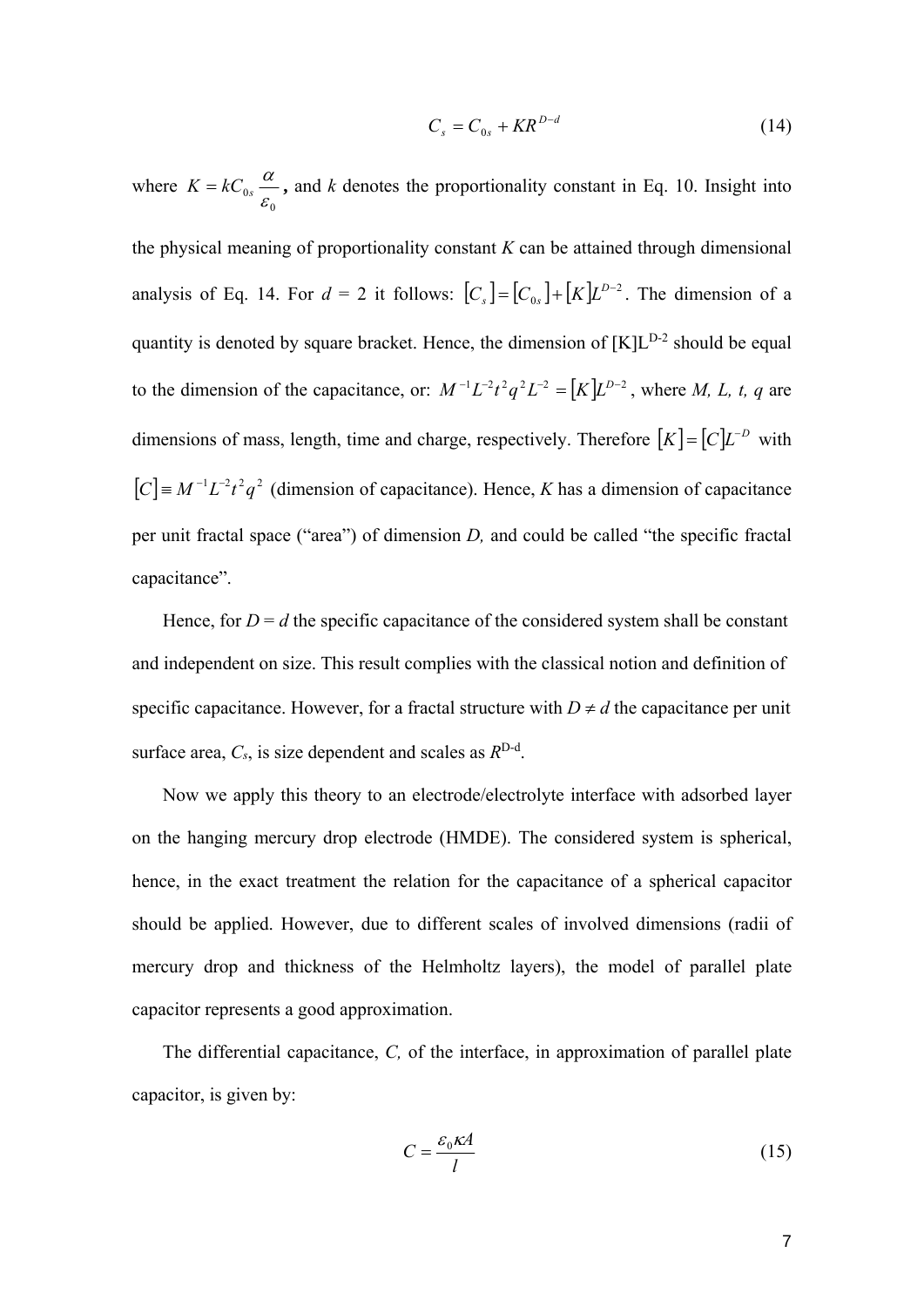where *A* is area and *l* is separation of the plates.

The specific capacitance is given by:

$$
C_s = \frac{C}{A} = \frac{\varepsilon_0 \kappa}{l} \tag{16}
$$

Use of Eq. 16 instead of Eq. 13 leads to the modified Eq. 14 adequate for the considered electrochemical system:

$$
C_s = \frac{\varepsilon_0}{l} \left( 1 + \frac{\alpha}{\varepsilon_0} k R^{D-d} \right) \tag{17}
$$

wherefrom:

$$
C_s = \frac{\varepsilon_0}{l} + \frac{\alpha}{l} kR^{D-d}
$$
\n(18)

designating  $\epsilon_0/1 = C_0$ , and  $(\alpha k/1) = \beta$ , a specific equation for  $C_s$  of the fractal interface, an equivalent to the general Eq. 14, is obtained:

$$
C_s = C_{0s} + \beta R^{D-d} \tag{19}
$$

This equation, derived from basic electrical properties of a fractal structure is a more detailed and specific equivalent of Eq. 1, which represents the general principle of fractal analysis approach. This relation clearly shows that for a certain material the *Cs* depends on a structure size and has a power-low dependence on difference of fractal and Euclidean dimension.

In our case the considered fractal structure is the layer adsorbed on the surface of the mercury drop electrode. The size of adsorbed structure is determined by the size of the electrode surface. If the electrode surface is increased, the size (area) of adsorbed structure is increased. Hence, since the size of considered structure (R in Eq. 19) is described by the area of the mercury drop electrode surface for our case the Eq. (19) becomes: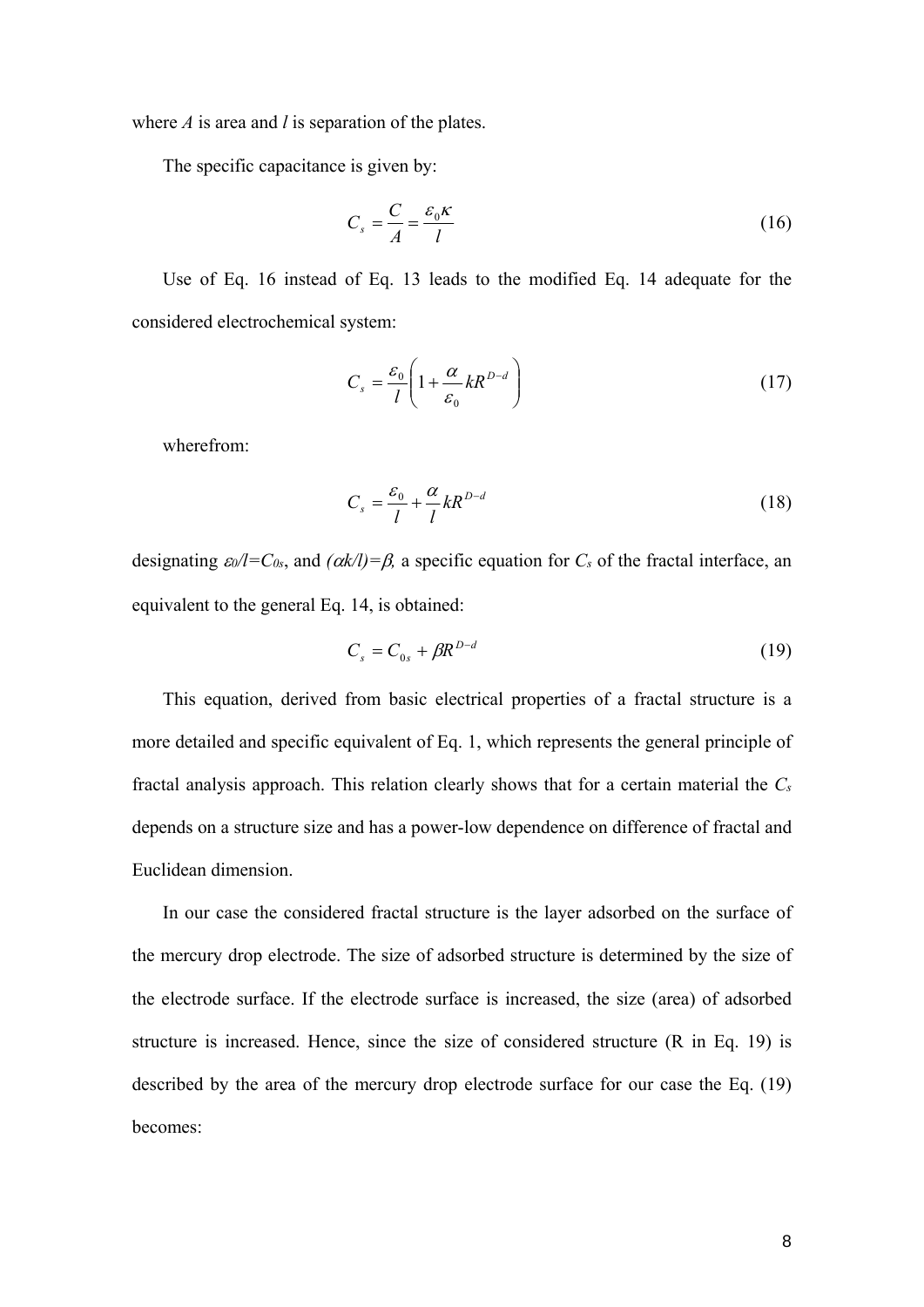$$
C_s = C_{0s} + \beta \left(\frac{A}{\pi}\right)^{(D-2)/2} \tag{20}
$$

Here,  $A = 4\pi r^2$ , is the electrode surface area, and *r* is the radius of mercury drop.

# **Experimental Section**

As a testbed for this theory the behavior of specific capacitance of adsorbed layer of selected organic substances that exhibit fractal structure<sup>16, 32</sup> was examined. The adsorption was studied by electrochemical method and the fractal dimension was determined by using the method of scaling of mercury drop electrode.<sup>16</sup>

To prove the theoretical prediction that the scaling is independent on material (molecular species), or conditions leading to formation of fractal structures we have included measurements on different molecular species and layers formed under different experimental conditions. So, the capacitance of adsorbed fractal layers of two different substances, nonionic surfactant Triton-X-100 (T-X-100) and linoleic acid (LA), was investigated. Capacity current curves were recorded by phase sensitive alternating current voltammetry (90 $^{\circ}$  out of phase). The  $C_s$  values were calculate from measured capacity currents obtained for each bulk concentration. The measurements were performed at different experimental conditions: mass-transfer controlled adsorption of T-X-100 in a stirred solution and diffusion controlled adsorption of LA, for 1 and 3 min accumulation times, respectively. Different experimental conditions were included in this study because it has been found that morphology of fractal adsorbed layer is a result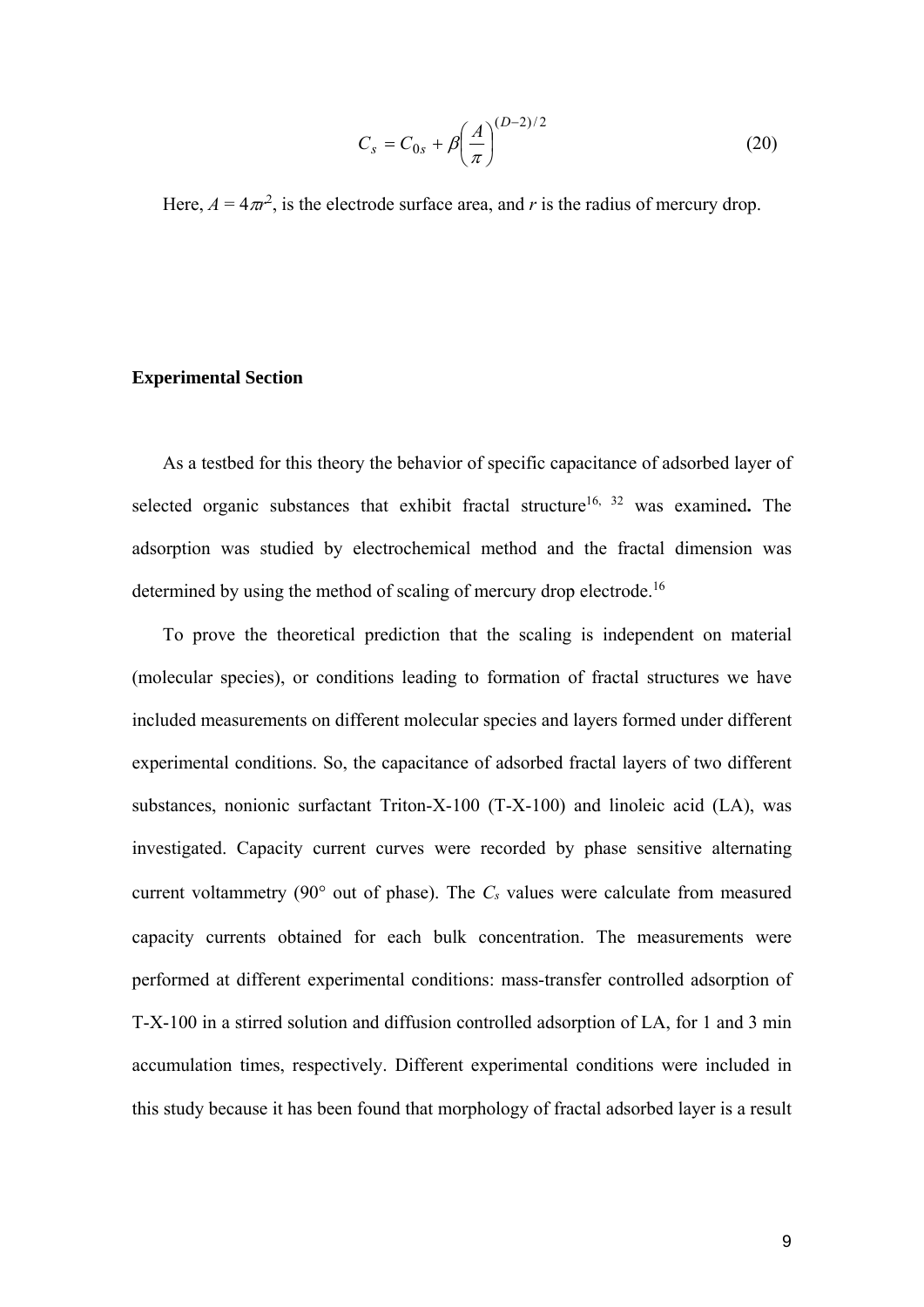of growth mechanism which is influenced by hydrodynamics (stirring or diffusion) and by the structure of the solution (monomers, dimers).  $33$ 

The fractal dimension (*D*) was determined from the size scaling of the hanging mercury drop electrode. <sup>16</sup> In this method *D* is related to the capacitive current, that is proportional to the electrode surface area  $(A = 4\pi r^2)$ , described by the electrode radius *r*, through relation  $i_c \sim A \sim r^D$ . *D* is obtained from the slope of the log-log plot of  $i_c$  vs. *r*. The results for fractal dimension determination were elaborated for electrode potential – 0.6 V, representing approximately non-polar electrode. For the purpose of fractal analysis the size of the mercury drop electrode in the voltammetric measurements was varied stepwise over nine sizes corresponding to the electrode surface area in the range of 0.88 to 3.82 mm2 . Measurement was performed each time with a freshly prepared new drop of a selected size that did not change during the measurement.

T-X-100 (Rohm and Haas, Italy) and LA (Fluka, Switzerland) were used without further purification. Mercury was purified by double distillation under reduced pressure. NaHCO3 (Merck) was used without prior purification. NaCl (Kemika, Croatia) was purified by prolonged heating at 450°C. All solutions were prepared with deionised water obtained with the Milly-Q Water System (Millipore, Switzerland). Carbonate buffer was used to maintain pH 8.3. The other experimental conditions and the equipment used were the same as in ref. 16.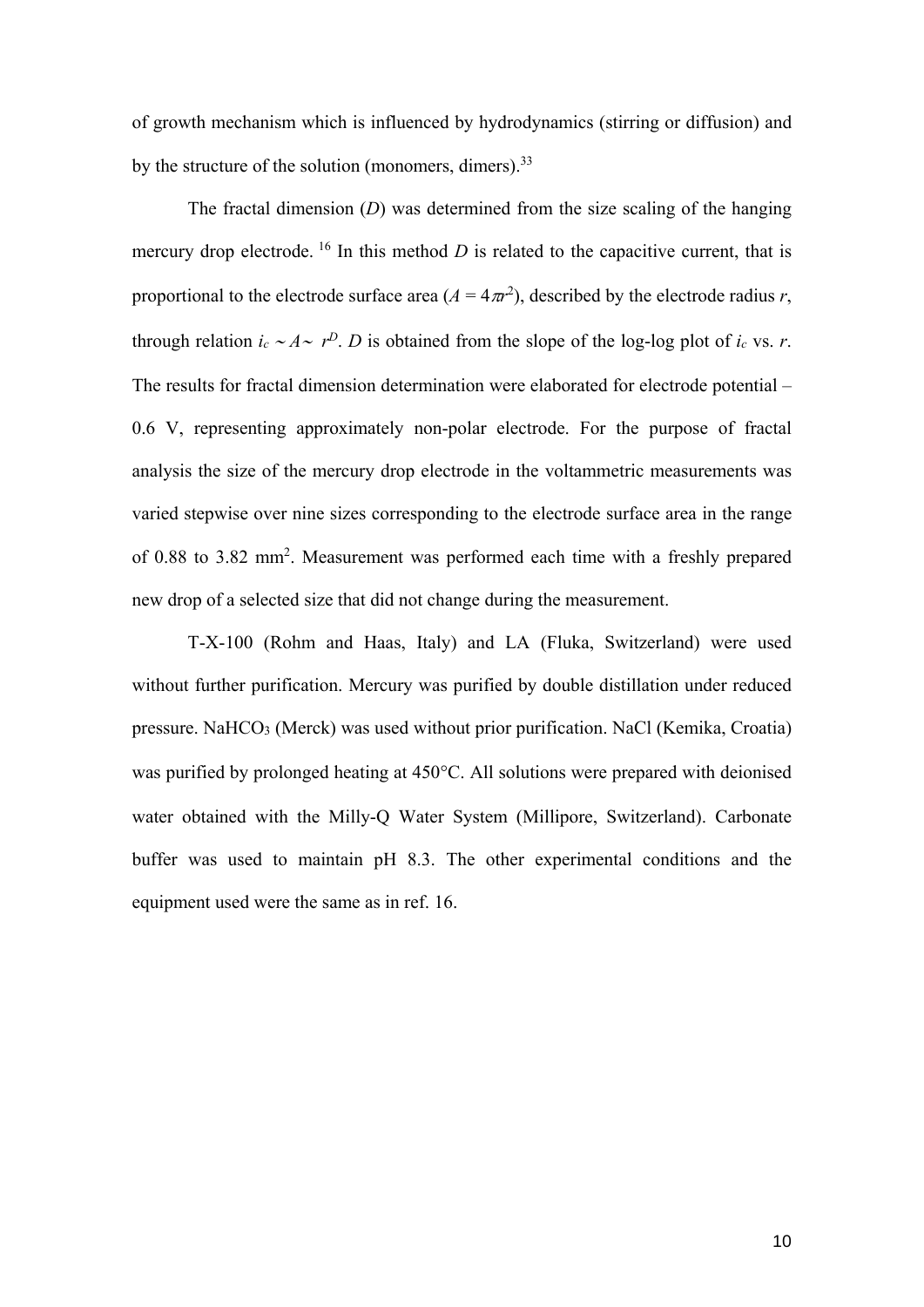#### **Results and discussion**

The changes of the adsorbed layer fractal dimension with increase of T-X-100 and LA bulk concentrations, corresponding to different fractional electrode coverage, and for different adsorption regimes are shown in Figure 1. The observed variations of *D* depend on the details of the adsorption process.

In the Figure 2 dependence of *Cs* on electrode size is shown for systems with dimension  $D = d = 2$ , and for a system with fractal dimension  $D \approx 2.3$ .

We have considered pure electrode surface and surface with adsorbed layer with *D*  = 2. For such system our theory predicts constant, size independent *Cs*. The measurements in the pure electrolyte (0.55 M NaCl) are included to demonstrate the precision of measurements and agreement with theory of a non-fractal, well-known and controlled system. For the pure electrolyte the measured  $D = 1.999 \pm 0.005$ , reflects a smooth electrode surface. The average measured value of  $C_s$  is  $0.222 \pm 0.001$  F/m<sup>2</sup> complying with typical experimental values of such systems.<sup>34</sup> The slight deviation of the measured points from the straight line represent the scatter of the measurement data due to manual adjustment of mercury drop size.

The curve 2 represents *Cs* obtained for adsorbed layers of T-X-100 with bulk concentration of 4.0 mg/dm<sup>3</sup>, with  $D \approx 2$ . As we can see the obtained  $C_s$  value is constant and independent on size. This is in perfect agreement with our theoretical prediction for structures with  $D = d = 2$ , and also corresponds to the generally accepted concept of size-independent *Cs*. The decrease of capacitance of adsorbed layer in respect to pure electrolyte is a consequence of adsorption of organic molecules on the electrode that have lower dielectric constant than the electrolyte. Hence, the increase in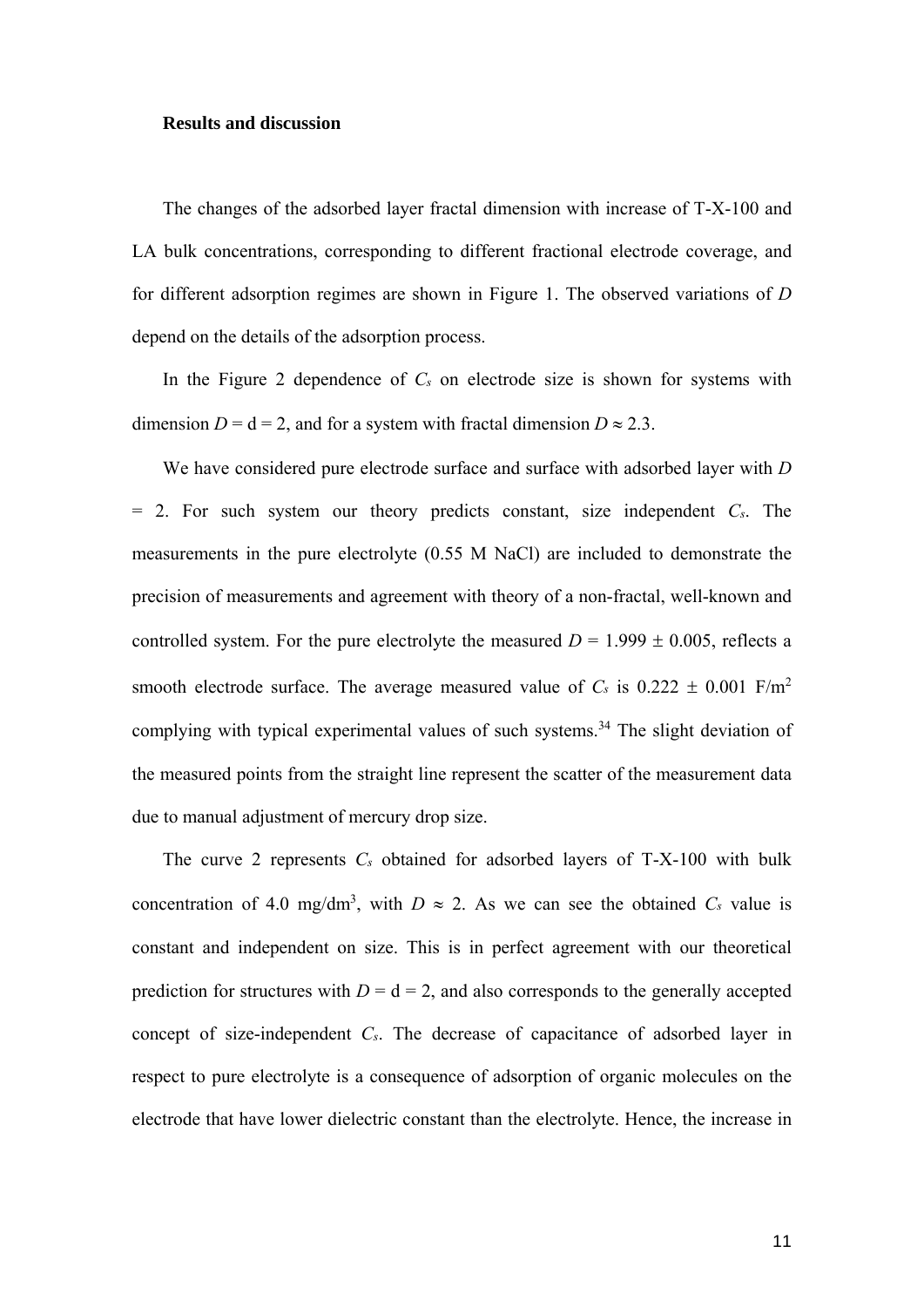electrode surface coverage, as described by corresponding isotherm, results in decrease of capacitance in a non-linear fashion.

The curve 3 represents measured data and corresponding fit with Eq. 20 for a system with distinct fractal dimension  $D = 2.29$  obtained for adsorbed layer of LA at bulk concentration  $0.77 \text{ mg/dm}^3$ . In the fit of measured *Cs* vs. *A* data, the corresponding experimental *D* value has been used along with  $C_{s0}$  and  $\beta$  as fit parameters in the least square method. In the fit procedure the values of *D* and *A* were also allowed to vary slightly within the limits corresponding to the respective standard deviations. The experimental data (depicted by symbols) are well fitted with theoretical curve based on Eq. 20.

Theoretical considerations (Eq. 20) predict that the specific capacitance (*Cs*) of the fractal layer is not constant but changes with structure size (in our case with electrode size i.e. adsorbed layer area) in a way determined by a fractal dimension regardless of other parameters governing the adsorption. Hence, it is confirmed that for adsorbed layers with  $D \neq 2$ , the measured values of specific capacitance show size- and *D*dependence as predicted by our theory.

The applied experimental electrochemical method is limited to only one order of magnitude in size range but a lot of other systems that are of interest are on a larger or a much smaller scale of size ranges (e.g. in biophysics, nanomaterials etc.). Therefore, to predict the behavior of a system in a much broader size range than measured, one has to extrapolate from the measurement data. In the Figure 3 the behavior of the *Cs* vs*. A* in measured and extrapolated size ranges is depicted (here *A* denotes representative size of any considered structure). The boxed area represents experimentally investigated size range. Here, the *Cs* of different T-X-100 layers are shown. Curves 1 and 2 represent fit of measured data with Eq. 20, for two adsorbed layers that have same  $D \neq 2$ . However,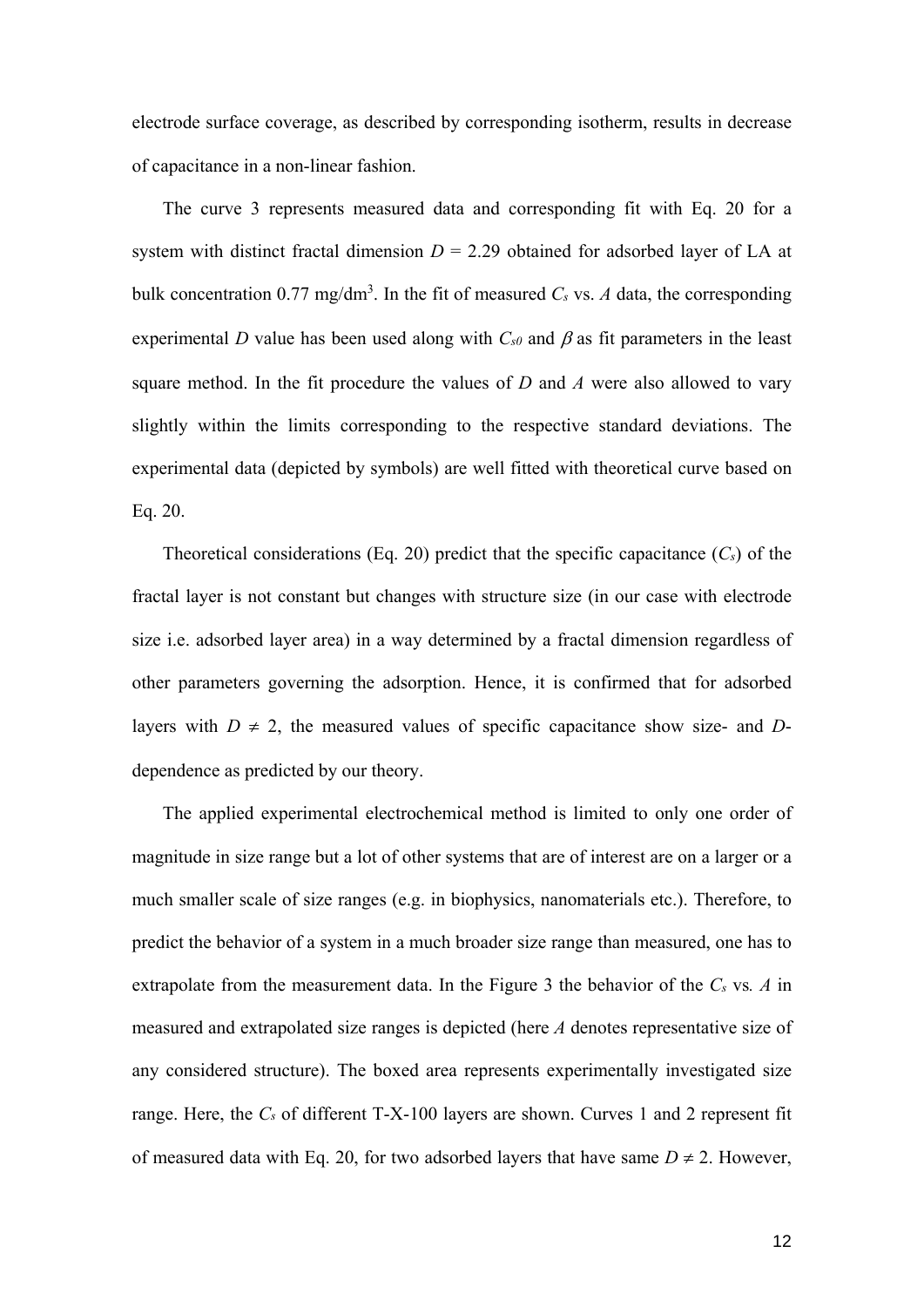these layers are obtained at the different adsorption stages of the layer formation, corresponding to the T-X-100 bulk concentration 0.09 and 0.5 mg/dm<sup>3</sup>, respectively (cf. Figure 1). Although the *D* and size range are the same, it can be seen that the curvature of curve 1 is greater than curve 2. This is a consequence of difference in factors  $\beta$  $(\beta = \alpha k/l)$  entering into the expression for the curvature and corresponding to different average layer thickness**.** The curve 3 corresponds to the fit for the layer with the highest observed *D*, obtained at the bulk concentration  $0.26 \text{ mg/dm}^3$  T-X-100. It can be seen that for the investigated size range the rate of change of  $C_s$  (curve inclination) is greater for higher *D* as predicted.

The dynamics of change of *Cs* with changes in *D* is different and depends on a considered size range. As the structure size range decreases the rate of  $C_s$  change increases. With the increase of the fractal structure size the changes are more pronounced for the systems with higher fractal dimension.

It is worth noting that the fit of experimental data with Eq. 20 facilitates the evaluation of the average layer thickness, *l*, from the *C*-axis intercept. For example, for a T-X-100 layer obtained at bulk concentration of 0.26 mg/dm<sup>3</sup> with  $D = 2.52$  (curve 3 in Figure 3) the fit to the measured data gave intercept value of  $0.00529 \mu$ F/mm<sup>2</sup>, wherefrom  $l = 1.67$  nm, what is compatible with  $T-X-100$  molecule size. This fit is very sensitive in regard to the experimental data scatter that results from experimental and measurement errors. Hence, to exactly calculate *l* the measurements must be done very precisely, especially in regard to mercury drop size determination and if possible should be extended to more than one order of magnitude.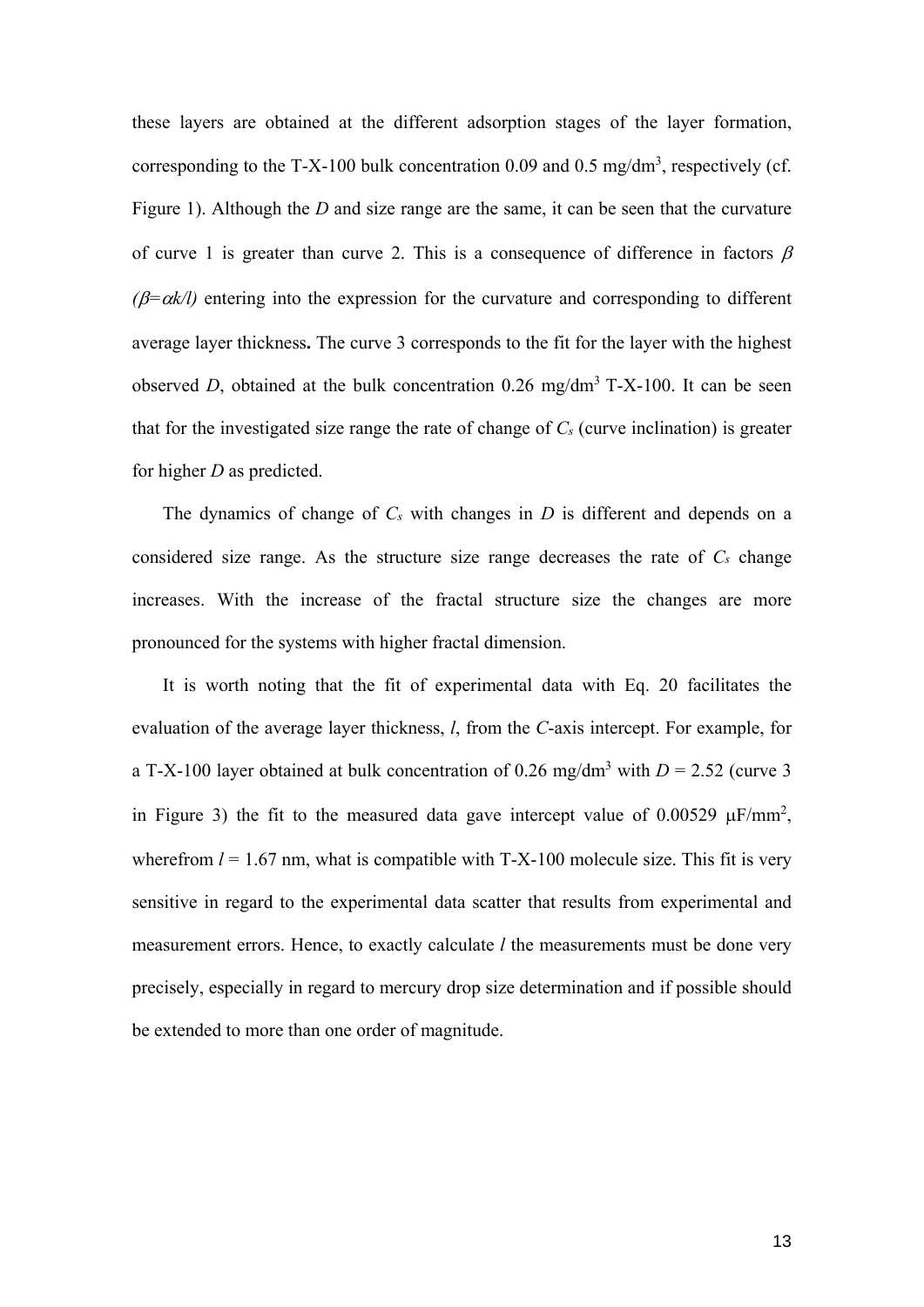## **Summary and Conclusions**

The behavior of relative permittivity and consequently specific capacitance of fractal structures in regard to its size and fractal dimension is considered. The theory of relative permittivity of fractal structures is developed. It predicts that relative permittivity (dielectric constant,  $\kappa$ ) is not constant but rather depends on size and fractal dimension of considered structure. As a consequence of this dependence specific capacitance, *Cs*, of fractal structures is not constant for a given material, but exhibits dependence on fractal dimension and size of the considered structure. This theory has been experimentally verified for fractal structures of adsorbed layers of different organic substances (linoleic acid and nonionic surfactant Triton-X-100) applying electrochemical measurements. Complying with the theoretical prediction for a nonfractal and fractal systems with  $D = d = 2$ , the measured  $C_s$  values, obtained for the pure electrolyte (non-fractal system) and for the adsorbed layers with fractal dimension  $D =$ 2, proved to be size-and dimension-independent. For fractal systems with  $D \neq 2.0$ ,  $C_s$  is *D*- and size-dependent as predicted. The rate of change of *Cs* depends on magnitude of the fractal dimension D, size of the fractal structure and factor  $\beta$  comprising the material and geometrical features.

**Acknowledgement.** The authors acknowledge support from the Croatian Ministry of Science and Technology, grants No. 0098029 and No. 0098122.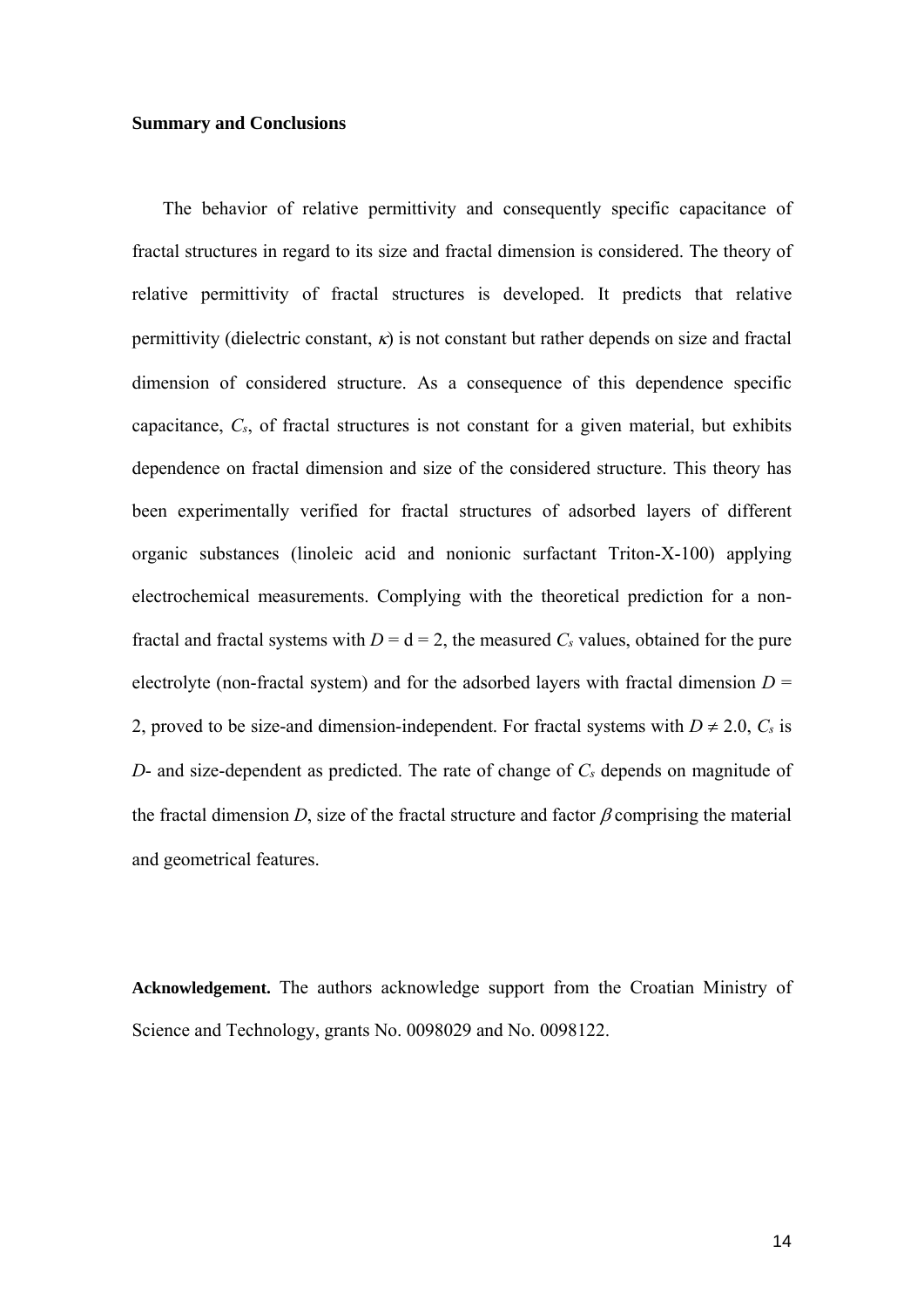# **References**

(1) Weaver, J. C.; R. D. Astumian, *Science* **1990**, *247,* 459.

(2) Procopio, J.; Fornés, J. A., *Phys. Rev. E*. **1995**, *51*, 829.

(3) Fornés, J. A., *J. Colloid Interface Sci*. **1997**, 186, 90.

(4) JProcopio, J.; Fornés, J. A., *Phys. Rev. E*. **1997**, *55*, 6285.

(5) Fornés, J. A., *Phys. Rev. E.* **1998**, *57*, 2110.

(6) Fornés, J. A., *Phys. Rev. E*. **1998**, *57*, 2104.

(7) Fornés, J. A., *J. Colloid Interface Sci*. **2000**, *222*, 97.

(8) Fornés, J. A.; Ito, A. S.; Curi, R.; Procopio, J. *J. Phys. Chem*. **1999**, *122*, 5133.

(9) Hille, B. *Ionic Channels of Excitable membranes*, Sinauer Associates Inc. Publishers, Sunderland, MA 1992.

(10) DeFelice, L.J. *Introduction to Membrane Noise*, Plenum press, New York, 1981.

(11) Lauger, P., *Physiol. Rev*. **1987**, *67*, 1296.

(12) Zwierzykowski, W.; Knopacka-Lyskawa, D., *J. Colloid Interface Sci*. **1999**, *218*, 265.

(13) Dynarowicz P.; Paluch, M., *J. Colloid Interface Sci.* **1989**, *129*, 379.

(14) Schuhmann, D., *J. Colloid Interface Sci*. **1990**, *134*, 152.

(15) Mandelbrot, B. B. *The Fractal Geometry of Nature*, Freeman: San Francisco, 1982.

(16) Risović, D.; Gašparović, B.; Ćosović, B., *Langmuir* **2001**, *17*, 1088.

(17) Möbius, D.; Dhathathreyan, A.; Kozarac, Z.; Loschek, R.; Müller, A., *Adsorption of dyes and proteins to monolayers. Biosensors Applications in Medicine*, in Environmental Protection and Process Control (R.D. Schmid and F. Scheller, eds.), GBF Monographs, 1989, Volume 13, pp. 331-338.

(18) Dekany, G.; Csoka, I.; Eros I*., J. Dispersion Sci. Technol*. **2001**, *22*, 461.

(19) van Duijvenbode, R. C.; Koper, G. J. M., *J. Phys. Chem. B*. **2001**, *105*, 11729.

(20) Chatellier, X.; Bottero, J. Y.; Le Petit, J., *Langmuir* **2001**, 17, 2791.

(21) Subramanian, R.; Lakshminarayanan, V., *Corrosion Sci*. **2002**, *44*, 535.

(22) Conway, B. E.; Ayranci, E.; Al-Maznai, H., *Electrochim. Acta* **2001**, *47*, 705.

(23) Manne, S.; Gaub, H. E., *Science* **1995**, *270*, 1480.

(24) Teschke, O.;Ceotto, G.; de Souza, E. F., *Chem. Phys. Lett*. **2001**, *344*, 429.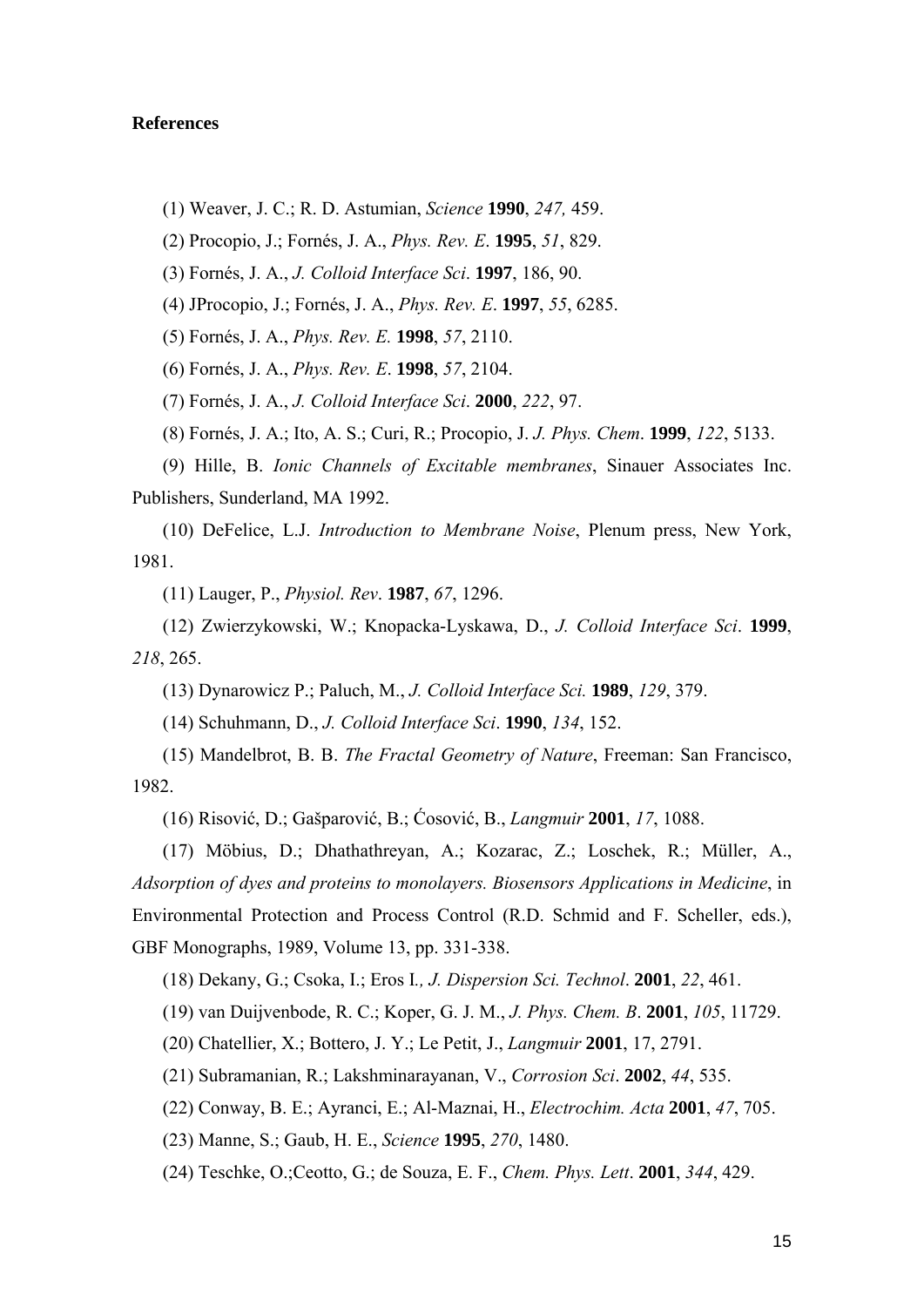(25) Pajkossy*,* T., *J. Electroanal. Chem*. **1991**, *300*,1.

(26) Pfeifer, P., *New. J. Chem*. **1990**, *14*, 221.

(27) Avnir, D.; Farin, D.; Pfeifer, P., *New. J. Chem*. **1992**, 16, 439.

(28) Cole, M. W.; Holter, N. S., *Phys. Rev. B* **1986**, 33, 8806.

(29) Wandlowski, T.; Pospíšil, L.; *J. Electroanal. Chem*. **1989**, *270*, 319.

(30) Pospišil, L., *J. Phys. Chem*. **1988**, 92, 2501.

(31) Javid, M.;.Brown P. M *Field Analysis and Electromagnetics*, McGraw Hill, New York, 1963, p. 270.

(32) Gašparović, B.; Risović, D.; Ćosović, B. "Fractality of the adsorbed layer of Triton-X-100 on the mercury electrode and its influence on the oxido-reduction processes of o- and p-nitrophenols". 2001 Joint Meeting 200<sup>th</sup> Meeting of the Electrochemical Society 52nd Meeting of International Society of Electrochemistry. 2001, San Francisco, USA.

(33) Risović, D.; Gašparović, B.; Ćosović, B., "Hydrodynamic influence on the fractal morphology of the linoleic acid adsorbed layer at the mercury/electrolyte interface", submitted.

(34) Hamann, C. H.; Hamnett, A.; W. Vielstich: *Electrochemistry*, Wiley, Weinheim, 1998, p. 111.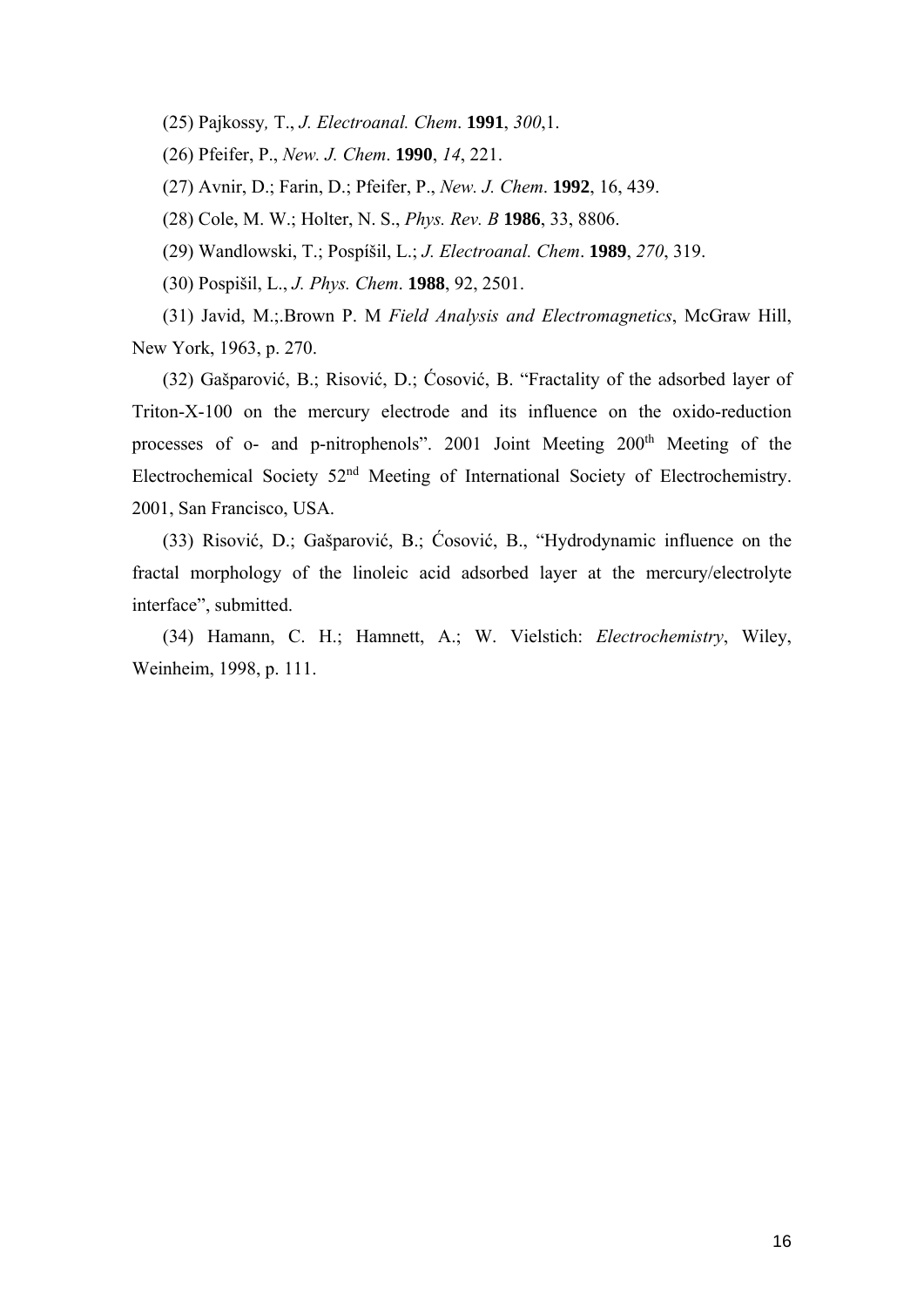## **Figure captions**

**Figure 1**. (a) Dependence of adsorbed layer fractal dimension on bulk concentration: curve 1 - T-X-100, 1 min stirring  $(\Delta)$ , and curve 2 - LA, 3 min diffusion (0); (b) The corresponding total fractional electrode coverage for T-X-100 (curve 1) and LA (curve 2) vs. respective bulk concentration. Results are elaborated for the electrode potential E = -0.6 V. Symbols denote measurement points while lines represent the fit with the Bspline.

**Figure 2**. Dependence of C<sub>s</sub> on the mercury drop area for the systems with  $D \approx 2.0$ (curves 1 and 2) and for the adsorbed layer with fractal dimensions  $D \neq 2$  (curve 3). Curve 1-( $\Box$ ) represents pure electrolyte and curve 2-( $\Delta$ ) adsorbed layer of T-X-100, at bulk concentration 4.0 mg/dm<sup>3</sup>. The average C<sub>s</sub> values are  $0.222 \pm 0.001 \mu$ F/mm<sup>2</sup>, and  $0.057 \pm 0.0005 \mu$ F/mm<sup>2</sup>, for electrolyte and T-X-100, respectively. Curve 3-(0) corresponds to linoleic acid,  $D = 2.29$ , at bulk concentration 0.77 mg/dm<sup>3</sup>. Symbols denote measured values while lines represent corressponding theoretical values calculated from the Eq. 20.

**Figure 3**. Dependence of C<sub>s</sub> on the structure size and fractal dimension, extrapolated for the extended size range from the measured data of T-X-100 (symbols) fitted with Eq. 20 (lines). Depicted are curves corresponding to  $D = 2.11$ , at bulk concentration 0.09 mg/dm<sup>3</sup> (curve 1),  $D = 2.11$ , at 0.5 mg/dm<sup>3</sup> (curve 2),  $D = 2.52$ , at 0.26 mg/dm<sup>3</sup> (curve 3). The boxed area represents experimentally investigated size range. Inserted is enlerged small size range comprising  $A = 0 - 0.3$  mm<sup>2</sup>.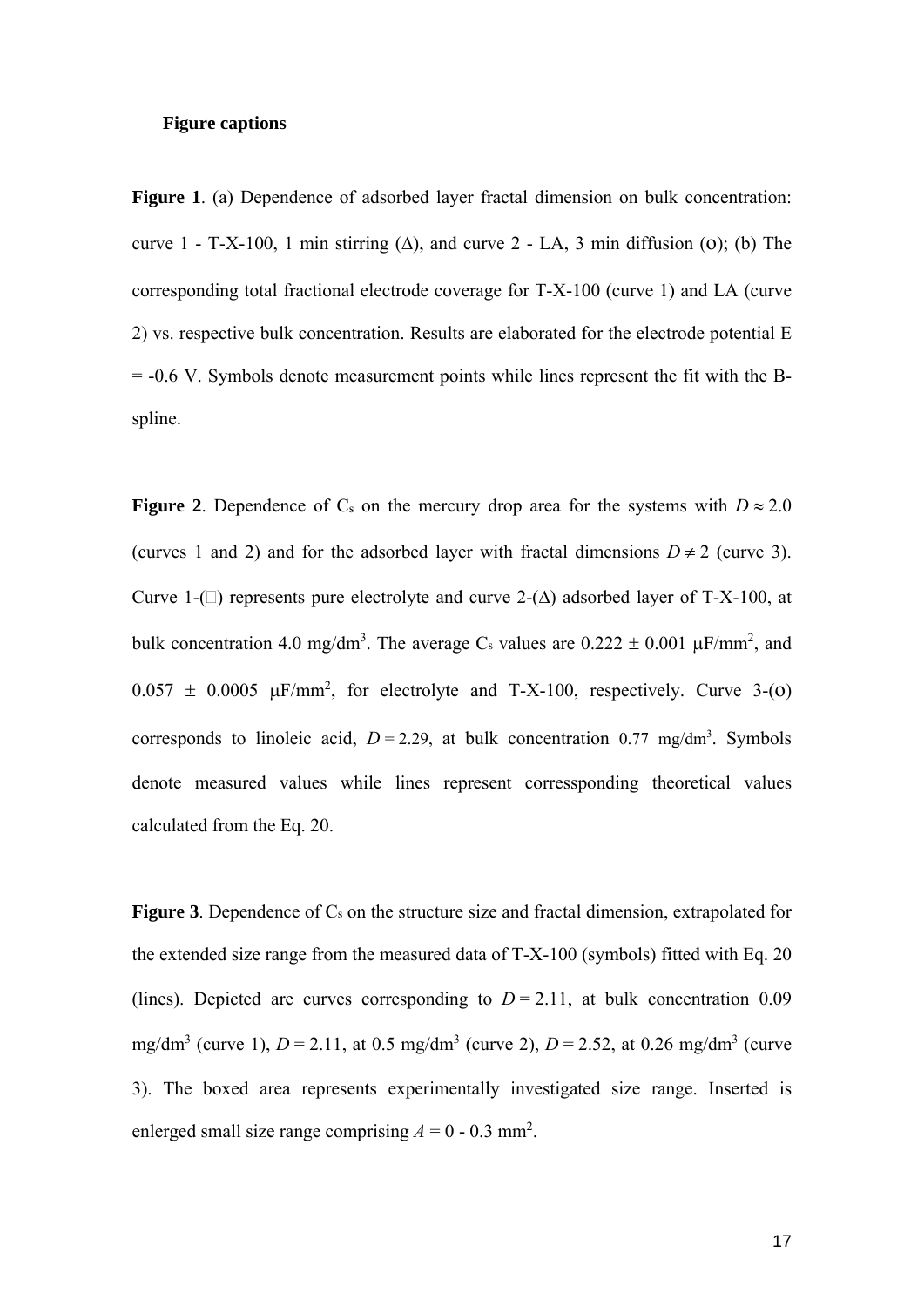**Figure 1.** 

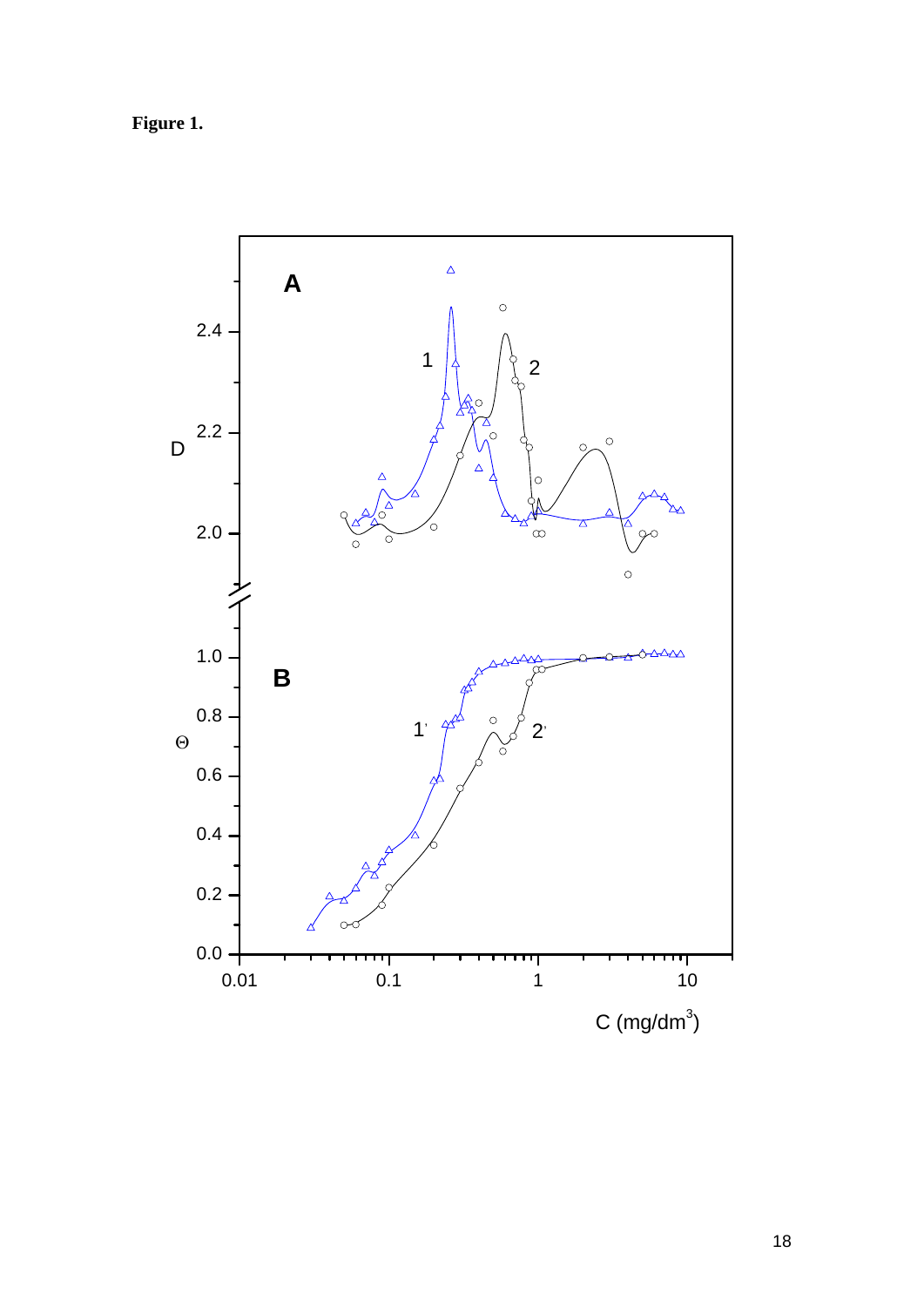**Figure 2.**